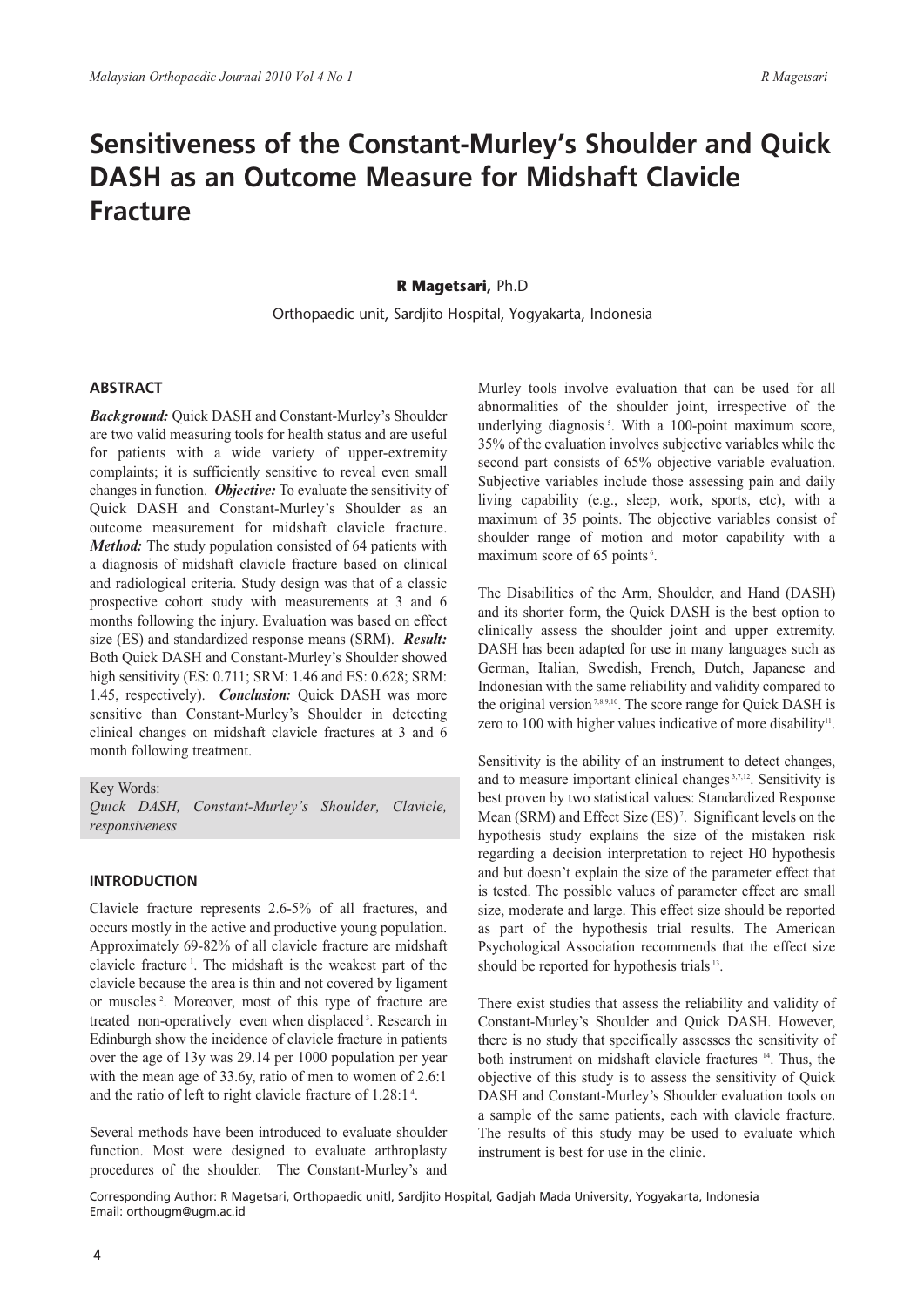## **MATERIALS AND METHODS**

This was a cohort prospective study, conducted in Sardjito Hospital Gadjah Mada University, Yogyakarta, Indonesia between January 2007 and December 2008. All patient presenting with clavicle fracture during that time period were enrolled on this study. Outcome measurements consisted of results from administration of the Quick DASH and the Constant-Murley's Shoulder tools, representing both the patient and surgeon point of view respectively. The hypothesis is both Quick DASH and Constant-Murley's Shoulder have high sensitivity.

### **Inclusion and exclusion criteria**

Inclusion criteria were: 1) patient with fracture of the midthird clavicle; 2) aged 16-65y; and, 3) clavicle fracture type 2B1 or 2B2 according to Robinson classification. Exclusion criteria were: 1) patient refusal to participate in the study; 2) open clavicle fracture; 3) bilateral clavicle fracture; 4) pathologic clavicle fracture; 5) recurrent clavicle fracture; 6) fractured clavicle comorbid with neurovascular disturbances; 7) comorbid diabetes mellitus or any other metabolic disease; 8) drug consumption that could disturb fracture healing; and, 9) comorbid anaemia or electrolyte imbalance.

A total of 81 patients presented to the hospital with clavicle fracture during the study period. Seventy-one patients met the inclusion criteria while ten patients were excluded due to meeting exclusion criteria. Seven patients were lost to follow up, leaving a total of 64 patients enrolled in the study.

#### **Assessment**

Following enrollment in the study, the patients received follow up assessment on the third and sixth months postinjury. Assessment includes completion of Constant-Murley's Shoulder and Quick DASH by two observers. The authors were not involved in patient assessment. A preliminary study to assess inter-observer variability for Quick DASH administration was previously completed and resulted in a low level disagreement (Kappa= 0.783). Validity testing of the Indonesian version of Quick Dash was previously conducted by Sagiran with good results (alpha Cronbach =  $0.7792$ <sup>8</sup>.

## **Statistical Analysis**

Statistical analysis was performed utilizing SPSS software (version 16.0; SPSS, Chicago, Illinois). The effect size (ES) was measured with Pearson correlation and the standardized response means (SRM) were measured by dividing the difference in means with difference in standard deviation.

# **RESULTS**

The sociodemographic distribution as well as information about fracture types is provided for the 64 included patients in Table I. The percentage of patients that underwent operative treatment was 53.125 %, meaning that the

percentage of those who received nonoperative treatment was 46.875 %. The average age of study participants was 39.48y and the ratio of left to right side fractures was 1:1. Of study participants, 40.625% completed junior high school or below and 22% of study subjects were unemployed. A majority of study patients were male (75%), a statistic that may be related to the fact that traffic accident was the most common mechanism of injury (78.125%).

|  | <b>Table I:</b> Severity of osteoarthritis based on radiographs |
|--|-----------------------------------------------------------------|
|  | before initiating treatment                                     |

| <b>Parameter</b>        | <b>Total</b>         |  |  |  |  |  |
|-------------------------|----------------------|--|--|--|--|--|
| Age (Year)              |                      |  |  |  |  |  |
| Mean                    | $39.48 \ (\pm 14.2)$ |  |  |  |  |  |
| Range                   | 17-65 years old      |  |  |  |  |  |
| Sex                     |                      |  |  |  |  |  |
| Male                    | 75%                  |  |  |  |  |  |
| Female                  | 65%                  |  |  |  |  |  |
| Education               |                      |  |  |  |  |  |
| Elementary School       | 18.75%               |  |  |  |  |  |
| Junior High School      | 18.75%               |  |  |  |  |  |
| Senior High School      | 35.94%               |  |  |  |  |  |
| Undergraduate           | 23.4%                |  |  |  |  |  |
| No formal education     | 3.125%               |  |  |  |  |  |
| Occupation              |                      |  |  |  |  |  |
| Unemployed              | 22%                  |  |  |  |  |  |
| Government employee     | 15.625%              |  |  |  |  |  |
| Housewife               | 4.7%                 |  |  |  |  |  |
| Entrepreneur            | 35.94%               |  |  |  |  |  |
| Labourer/Farmer         | 7.8%                 |  |  |  |  |  |
| Student                 | 10.94%               |  |  |  |  |  |
| Other                   | 3.125%               |  |  |  |  |  |
| Mechanism of injury     |                      |  |  |  |  |  |
| <b>Traffic accident</b> | 78.125%              |  |  |  |  |  |
| Sport related           | 6.25%                |  |  |  |  |  |
| Fall                    | 15.625%              |  |  |  |  |  |
| Management              |                      |  |  |  |  |  |
| Operative               | 53.125%              |  |  |  |  |  |
| Conservative            | 46.875%              |  |  |  |  |  |
| Side of fracture        |                      |  |  |  |  |  |
| Right                   | 50%                  |  |  |  |  |  |
| Left                    | 50%                  |  |  |  |  |  |

**Table II:** Constant-Murley's Shoulder and Quick DASH result

| Parameter                         | Total                |  |
|-----------------------------------|----------------------|--|
| Constant-Murley's Shoulder        |                      |  |
| (at 3 month follow-up)            |                      |  |
| Mean                              | $81.64 \ (\pm 6.8)$  |  |
| Range                             | 67-92                |  |
| Constant-Murley's Shoulder        |                      |  |
| (at 6 month follow-up)            |                      |  |
| Mean                              | $89.89 \ (\pm 6.32)$ |  |
| Range                             | 76-100               |  |
| Quick DASH (at 3 month follow-up) |                      |  |
| Mean                              | $33.5 \ (\pm 21.6)$  |  |
| Range                             | 4.55-79.55           |  |
| Quick DASH (at 6 month follow-up) |                      |  |
| Mean                              | $9.2 \ (\pm 8.5)$    |  |
| Range                             | $0 - 34.1$           |  |
|                                   |                      |  |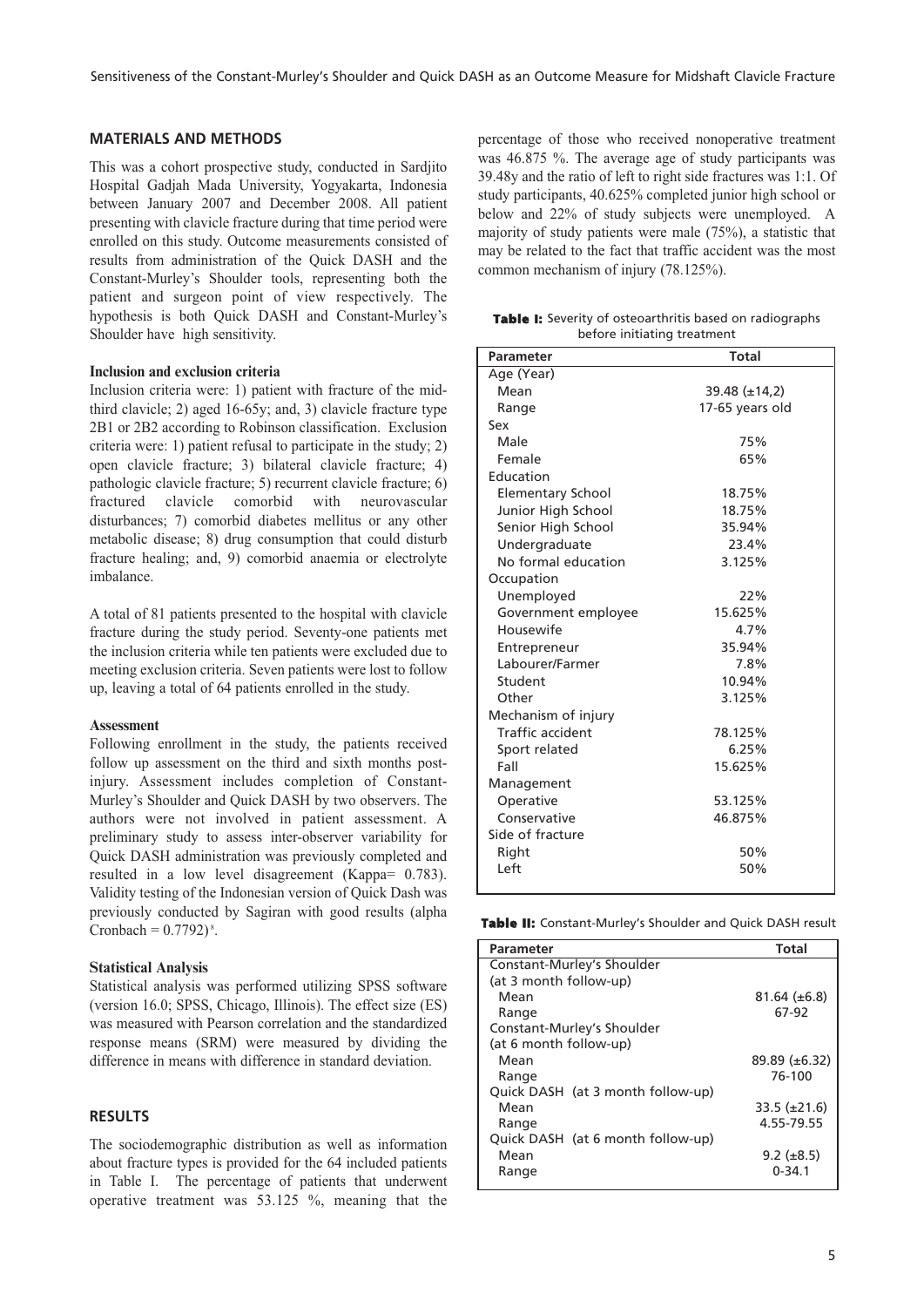| <b>EMERGE THE STATION OFFICE TOSPOTISC THOMAS GITGE CITECY SILE FORD</b> |                     |                       |            |                   |  |  |  |  |
|--------------------------------------------------------------------------|---------------------|-----------------------|------------|-------------------|--|--|--|--|
| <b>Parameter</b>                                                         | Range of difference | Mean of difference    | <b>SRM</b> | ES                |  |  |  |  |
| Constant-Murley's Shoulder                                               | $0 - 20$            | $8.25 \ (\pm 5.68)$   | 1.45       | $0.628$ (P<0.001) |  |  |  |  |
| Ouick DASH                                                               | 2.27-68.18          | $24.29 \ (\pm 16.64)$ | 1.46       | 0.711(P<0.001)    |  |  |  |  |

**Table III:** Standardized response means and effect size value

All participants demonstrated improved outcome on the 6 month follow-up compared to the 3 month follow-up visit, based on Quick DASH results; however, some patient does not have an improvement of outcome if evaluation was based on the Constant-Murley's Shoulder tool. On average though, the outcome of the 6 month follow-up was better than the 3 month, based on Quick DASH or Constant-Murley's Shoulder.

SRM and ES for Constant-Murley's Shoulder and Quick DASH

Statistical analysis revealed only a slight difference in SRM results when comparing Constant-Murley's Shoulder to Quick DASH (Table III). Both resulted in high sensitivity based on SRM and also high ES ( $r$  > 0.5), although Quick DASH had a slightly higher result on ES and SRM that Constant-Murley's Shoulder.

## **DISCUSSION**

The Constant-Murley's Shoulder evaluation tool measures the outcome of shoulder function, based on clinical examination whereas Quick DASH is an instrument to measure the outcome of shoulder-arm-hand function, fully based on patient's (subjective) point of view <sup>15</sup>. Question arise as to which of these two tools is the best used for measuring the outcome of patients treated for midshaft clavicle fracture, especially in a population where the education level is not high. For example, in the current study, 37.5 % of patients completed education only Junior High School or lower and two of our respondents were illiterate. When Quick DASH was administered for this study, the test was translated and adapted to Indonesian version<sup>8</sup>. With the addition of using an interviewer for Quick DASH, one may assume that effects of educational differences were somewhat diminished.

In the present study, there were very little disagreement between the two observers who explain the questions to the patients and those who conducted the clinical examination. At the first administration of Quick DASH, the patients were read the question on the evaluation sheet, and if they had difficulties understanding the question or instructions, the interviewer would explain the question or instruction in simple and clear terms using the local language so the patient could understand the question clearly and supply accurate answers.

Cohen determined that ES of>0.1 means that there was a small effect;  $>0.3$ , a moderate effect; and,  $>0.5$  a large effect. Moreover, a SRM value of more than one signifies high sensitivity <sup>16</sup>. In the present study, both Quick DASH and Constant-Murley's Shoulder showed high ES and SRM, although Quick DASH resulted in a slightly higher ES and SRM. These results indicate that both scoring systems were sensitive enough to detect even a small difference in outcome, with Quick DASH being slightly more sensitive than Constant-Murley's shoulder.

We were not able to measure the impact of specific rehabilitation regimes or the results of variable timing due to lack of the rehabilitation data. Moreover, data of time return to work or activity would be needed, as it could affect the patient satisfaction to their condition. Need more studies that include the evaluation of those variables, as it could be a bias to the result.

# **CONCLUSION**

Both Quick DASH and Constant-Murley's Shoulder evaluations showed a high sensitivity, although Quick DASH had a slightly higher result. Quick DASH and Constant-Murley's Shoulder evaluation instruments are commonly used to assess the outcome of shoulder pathology; however t the author recommends using Quick DASH rather than Constant-Murley's to asses the outcome of clavicle fracture for regular outpatient clinic visits. First, Constant-Murley has a lower sensitivity. Second it can be more time consuming because the physician must conduct the examination himself whereas Quick DASH may be self administered or administered with the aid of ancillary staff. This study could be used as a basis for deciding whether these scoring systems will be used to evaluate the outcome of therapy for midshaft clavicle fracture in clinics or in a further study, but further studies may be needed.